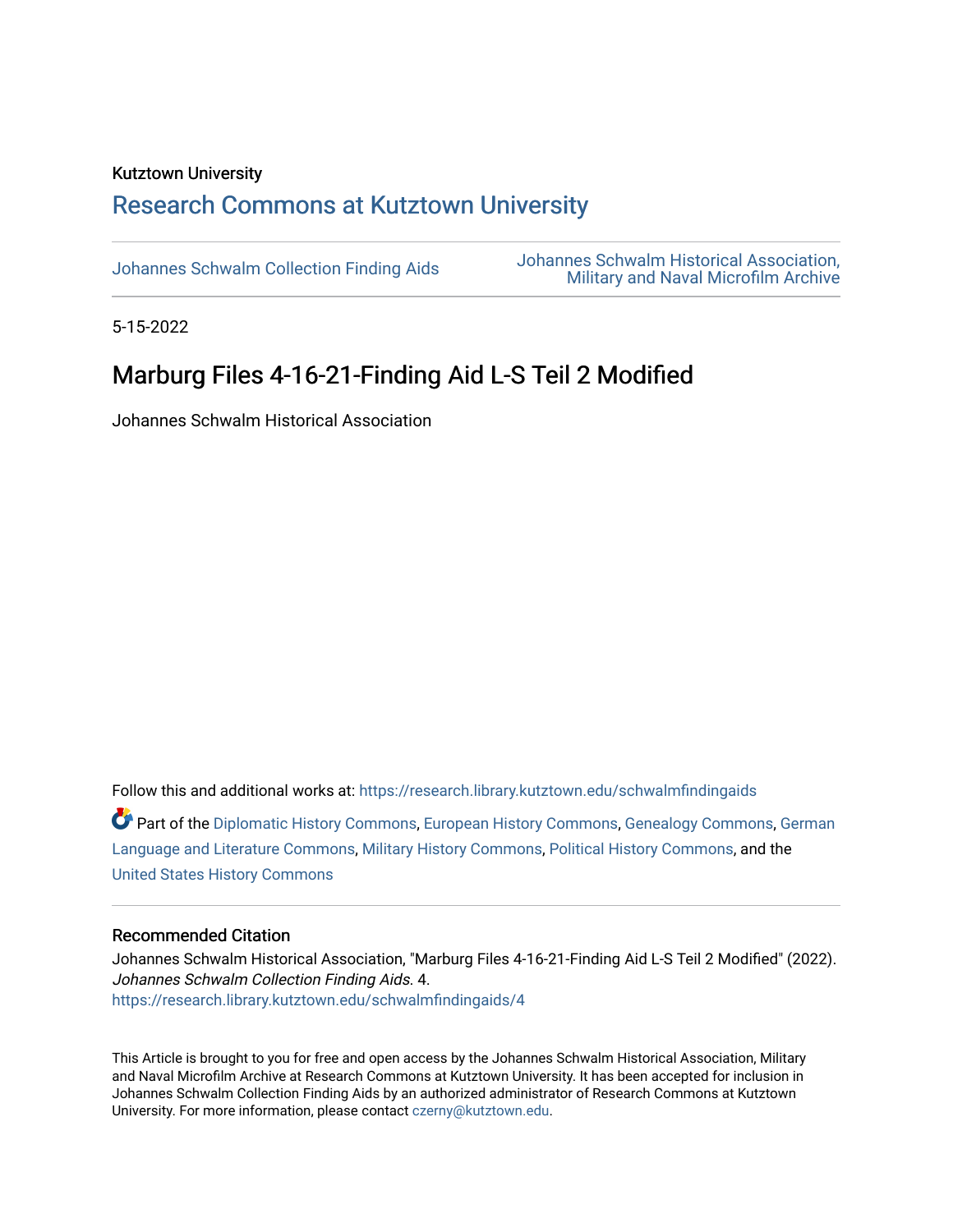### **Find Aid for Marburg Files 4-16-21**

- **15 Nr 349** Regiment von Mirbach, from February 1781 Jung von Lossberg -1776 (April – October)
- **15 Nr 350** Regiment von Mirbach, from February 1781 Jung von Lossberg -1777
- **15 Nr 351** Regiment von Mirbach, from February 1781 Jung von Lossberg -1778
- **15 Nr 352** Regiment von Mirbach, from February 1781 Jung von Lossberg -1779
- **15 Nr 353** Regiment von Mirbach, from February 1781 Jung von Lossberg -1780
- **15 Nr 354** Regiment von Mirbach, from February 1781 Jung von Lossberg -1781
- **15 Nr 355** Regiment von Mirbach, from February 1781 Jung von Lossberg -1782
- **15 Nr 356** Regiment von Mirbach, from February 1781 Jung von Lossberg  $-1783 - 1784$  (January – May)
- **15 Nr 2000** Garrison Regiment von Wissenbach, from February respectively October 1780 Garrison Regiment von Knoblauch -1776 (April – December), 1778 (January – July, September – December), 1779
- **15 Nr 2001** Garrison Regiment von Wissenbach, from February respectively October 1780 Garrison Regiment von Knoblauch  $-1780 - 1782$ , 1783 (January – July)
- **15 Nr 2002** Grenadier Battalion Block, von Lengerke **-**1777 (March – December) – 1779
- **15 Nr 2003** Grenadier Battalion von Linsing -1776 (April – December)- 1779
- **15 Nr 2004** Grenadier Battalion Köhler, Graff, from September 1781 Vacant Graff, from July 1782 Platte **-**1776 (April - December) -1777, 1778